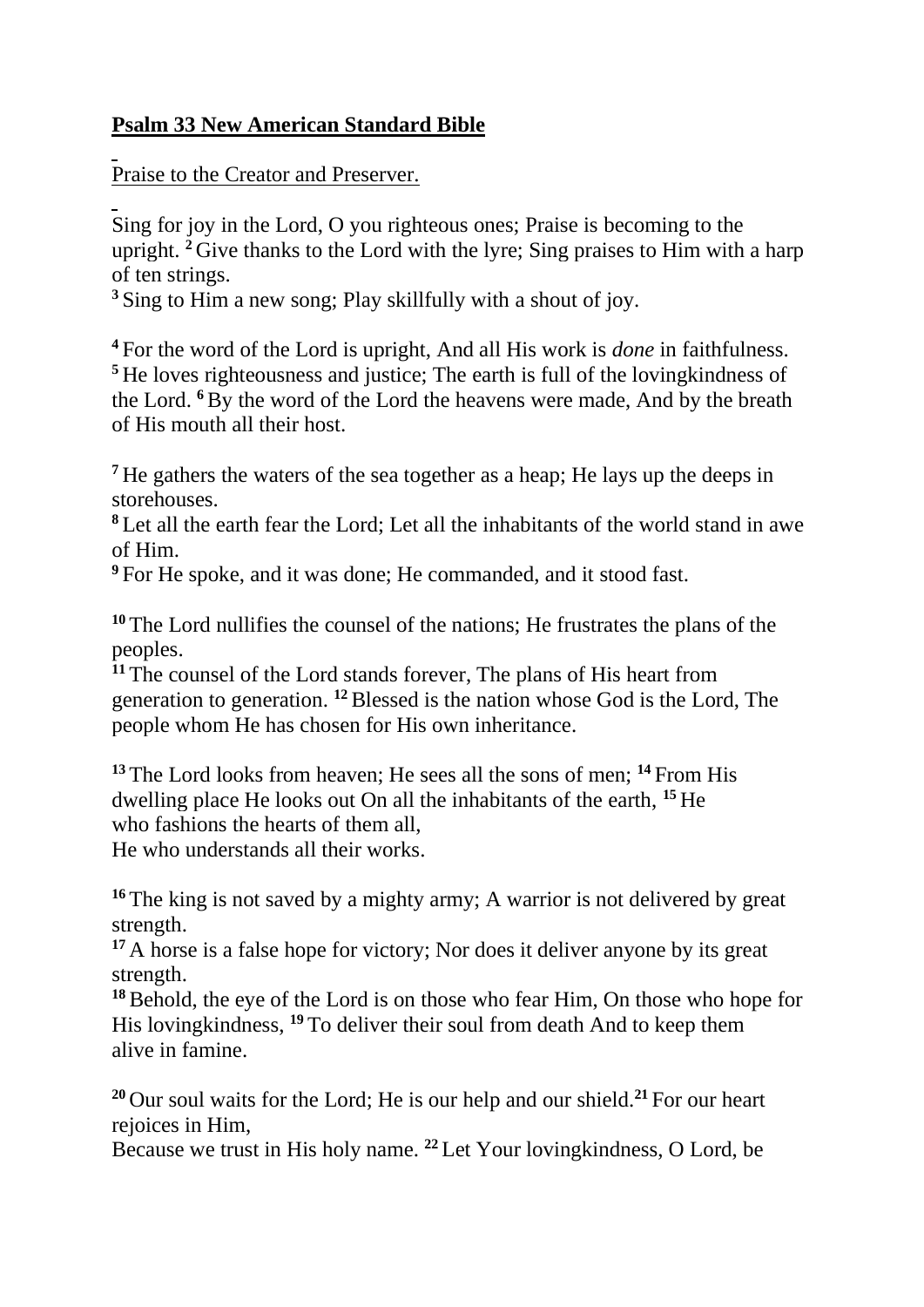upon us, According as we have hoped in You.

What questions were provoked within you? Did anything confuse you? Did anything move you emotionally? Did God instruct you to do something? Did you gain any insight into God's character?

## **Paul's Questions and incites**

- 1. The earth shows Gods love and kindness. How is this true for you?
- 2. Sing for joy. Why do we sing songs?
- 3. Why are so many songs written that are not filled with joy?
- 4. Praise is becoming because it is the right thing for the people who are grateful, to do.
- 5. Ungrateful people are often without joy and they overflow with moaning.
- 6. Giving thanks is good but giving thanks to the Lord is very good because it reveals what is in our hearts.
- 7. Using musical instruments can assist us when we sing to the Lord, because music connects to the harmony within our souls.
- 8. It was God who made music.
- 9. Why does David sing new songs to the Lord and not old ones?
- 10. What does a shout of joy do for us?
- 11. Do you know Gods word is right and not wrong?
- 12. How is God's work done in faithfulness?
- 13. If we know God loves righteousness and He loves justice, why do we turn away from Him?
- 14. Do you believe David when he says 'Gods word spoken made the heavens and the earth by the breath of His mouth'?
- 15. Do you believe David when he says 'God is able to collect all the seas and gather them into one place?'
- 16. The fear of the Lord and being in awe of God is the first step on the path of wisdom.
- 17. When God commands and when God speaks what He says happens. The Centurion said the same thing when talking to Jesus about faith.
- 18. God is not impressed or moved by the knowledge or the wisdom of man because He considers them non comparable to Him.
- 19. When God plans and decides it is going to be, it will never not be.
- 20. Whoever makes God there Lord is going to be blessed, meaning, the nations who disregard God are cursed, but any nation can choose God to be there God.